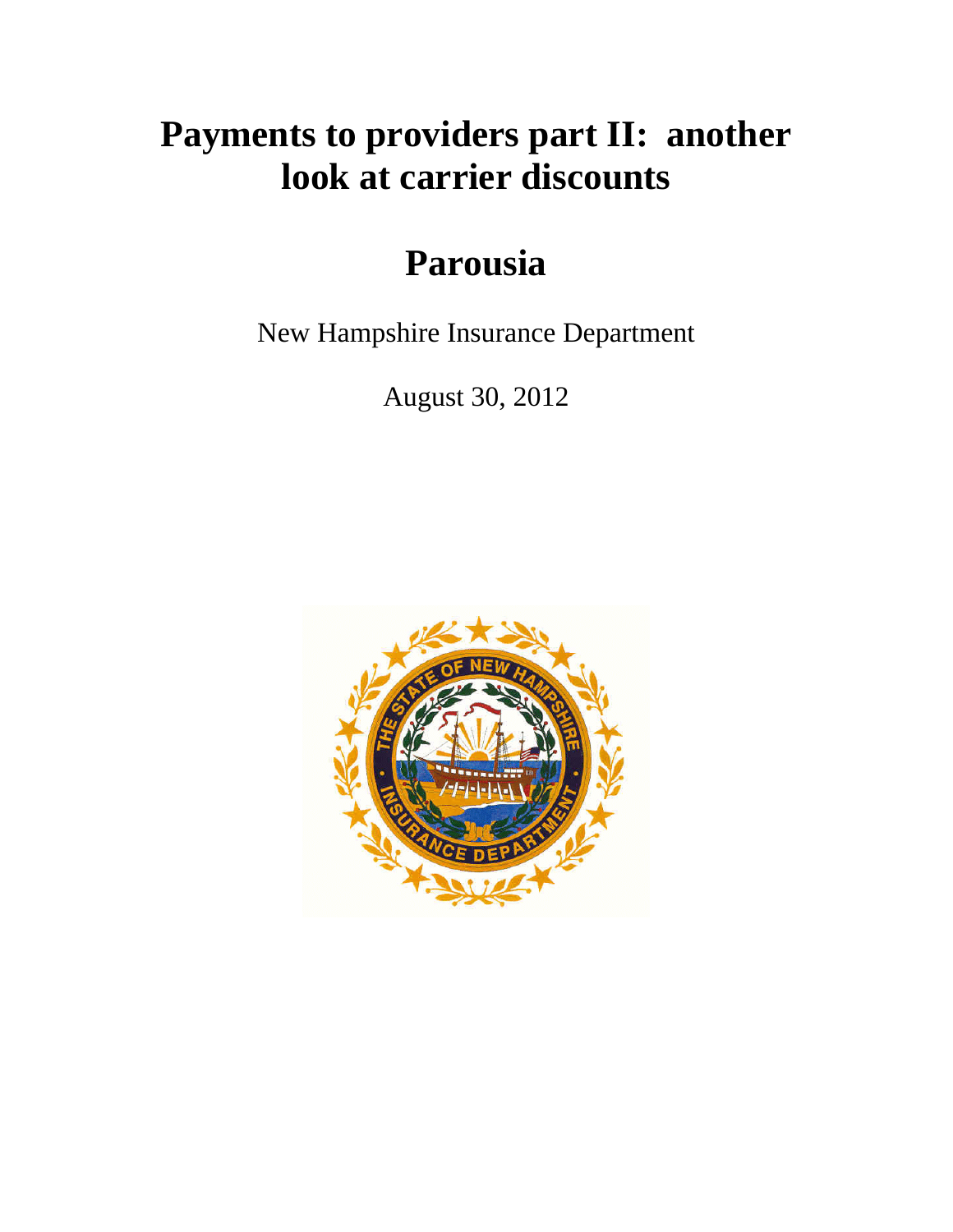# **Introduction & Background**

In early 2010, the New Hampshire Insurance Department (NHID) performed an analysis of the health care provider discounts from charges obtained by health insurance companies, in order to assess the competitiveness of carriers operating in the state. This analysis is an update of that study. The original study can be found here: (http://www.nh.gov/insurance/reports/documents/pay\_prov.pdf). Since this is an update to a prior study, the methodology and discussion sections are moved later in the report, beginning on page 11.

The NHID concluded that based on 2009 data, New Hampshire insurance market had a limited amount of competition and Anthem maintained discounts that were either equal to or better than the market segment leader. Carriers discounts were compared within plan types (or product lines), such as HMO, PPO, POS, and indemnity.

#### **Summary Findings**

Only three carriers, Anthem-New Hampshire, Harvard Pilgrim Health Care (HPHC), and Cigna/Connecticut General Life Insurance (Cigna/CGLI), have both substantial market share and competitive provider discounts. All remaining carriers will struggle to become significant players in the market unless they can substantially change their provider contracts or find a way to overcome what is often a ten to thirty percent disadvantage in their payment levels for health care services.

Anthem continues to hold the greatest market share and frequently some of the most favorable discounts across health insurance plan types, but the competitive advantage is not as pronounced as it was in the 2010 study. HMO and POS products are still very popular in New Hampshire, and Anthem is at or near the top in these markets. PPO products continue to be popular across New Hampshire, although less so than nationally. For PPO products, Anthem does not have the most favorable contracts, as both Cigna/CGLI and HPHC show deeper average discounts. Very few members are still enrolled in traditional indemnity health insurance products, but Anthem continues to have the most substantial discounts, although to a lesser degree than previously observed.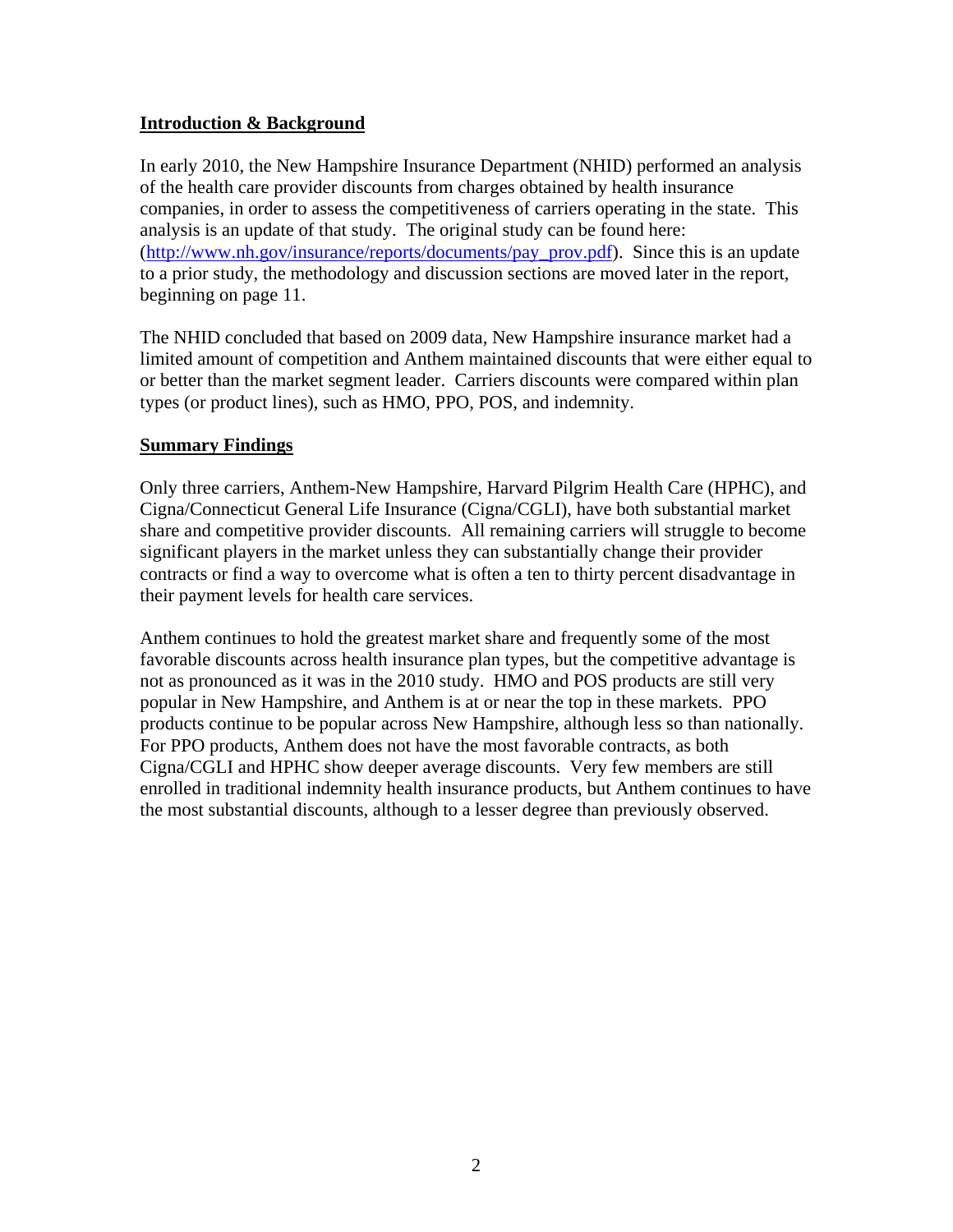| Company                 | <b>Carrier</b><br><b>Portion of</b><br><b>HMO</b><br><b>Charges</b> | <b>HMO</b><br><b>Discount</b> | <b>Carrier</b><br><b>Portion of</b><br><b>POS</b><br><b>Charges</b> | <b>POS</b><br><b>Discount</b> | <b>Carrier</b><br><b>Portion of</b><br><b>PPO</b><br><b>Charges</b> | <b>PPO</b><br><b>Discount</b> | <b>Carrier</b><br><b>Portion of</b><br>Indemnity<br><b>Charges</b> | Indemnity<br><b>Discount</b> |
|-------------------------|---------------------------------------------------------------------|-------------------------------|---------------------------------------------------------------------|-------------------------------|---------------------------------------------------------------------|-------------------------------|--------------------------------------------------------------------|------------------------------|
| Aetna                   | 0%                                                                  | 25%                           | 35%                                                                 | 25%                           | 1%                                                                  | 24%                           | 4%                                                                 | 17%                          |
| All Other Ins           | <b>NA</b>                                                           |                               | NA.                                                                 |                               | 1%                                                                  | 22%                           | 27%                                                                | 24%                          |
| Anthem - NH             | 67%                                                                 | 41%                           | 55%                                                                 | 41%                           | 27%                                                                 | 34%                           | 69%                                                                | 26%                          |
| <b>CIGNA/CGLI</b>       |                                                                     |                               | 4%                                                                  | 27%                           | 37%                                                                 | 37%                           |                                                                    |                              |
| Harvard Pilgrim         | 31%                                                                 | 42%                           | 4%                                                                  | 41%                           | 23%                                                                 | 36%                           |                                                                    |                              |
| <b>MVP</b>              | <b>NA</b>                                                           |                               |                                                                     |                               | 6%                                                                  | 30%                           | <b>NA</b>                                                          |                              |
| NH Health Plan          |                                                                     |                               | <b>NA</b>                                                           |                               | 3%                                                                  | 24%                           |                                                                    |                              |
| Tufts                   | 2%                                                                  | 31%                           |                                                                     |                               | NA                                                                  |                               |                                                                    |                              |
| United Healthcare       |                                                                     |                               | 3%                                                                  | 27%                           | 0%                                                                  | 39%                           |                                                                    |                              |
| <b>Average Discount</b> |                                                                     | 41%                           |                                                                     | 35%                           |                                                                     | 35%                           |                                                                    | 25%                          |

On the chart, the distribution of charges is shown as a proxy for market share. In most cases, bolded figures show the largest discounts from provider charges.<sup>1</sup>

# **Anthem-NH**

Anthem has the largest market share overall and frequently has the most favorable average discounts. Anthem is within one percentage point of HPHC for HMO services, tied with HPHC for POS services, and has the greatest discount for indemnity products. Anthem's discount trails Cigna/CGLI for PPO services by three percentage points, or about eight percent. This means Anthem will need to pay on average almost five percent more than Cigna/CGLI for health care services provided to PPO members.

# **HPHC**

HPHC has a small advantage over Anthem for HMO plans and is even with Anthem for POS discounts. HPHC will pay about two percent more than Cigna for PPO services, but about three percent less than Anthem.

# **Cigna/CGLI**

Cigna/CGLI has the most favorable discount for PPO products, but is not competitive with Anthem or HPHC for the POS products. With a 27 percent average discount as compared with 41 percent for Anthem/HPHC, Cigna/CGLI will need to pay on average 24 percent more for POS services than Anthem or HPHC.

# **MVP**

 $\overline{a}$ 

While maintaining a relatively small portion of the market for PPO products, MVP will pay six percent more than Anthem and eleven percent more than Cigna for these health care services.

 $1$  One exception is United Healthcare and the PPO discount. Since United has less than 0.5% of the total PPO provider charges, the discount rate may not be comparable to that shown for other carriers.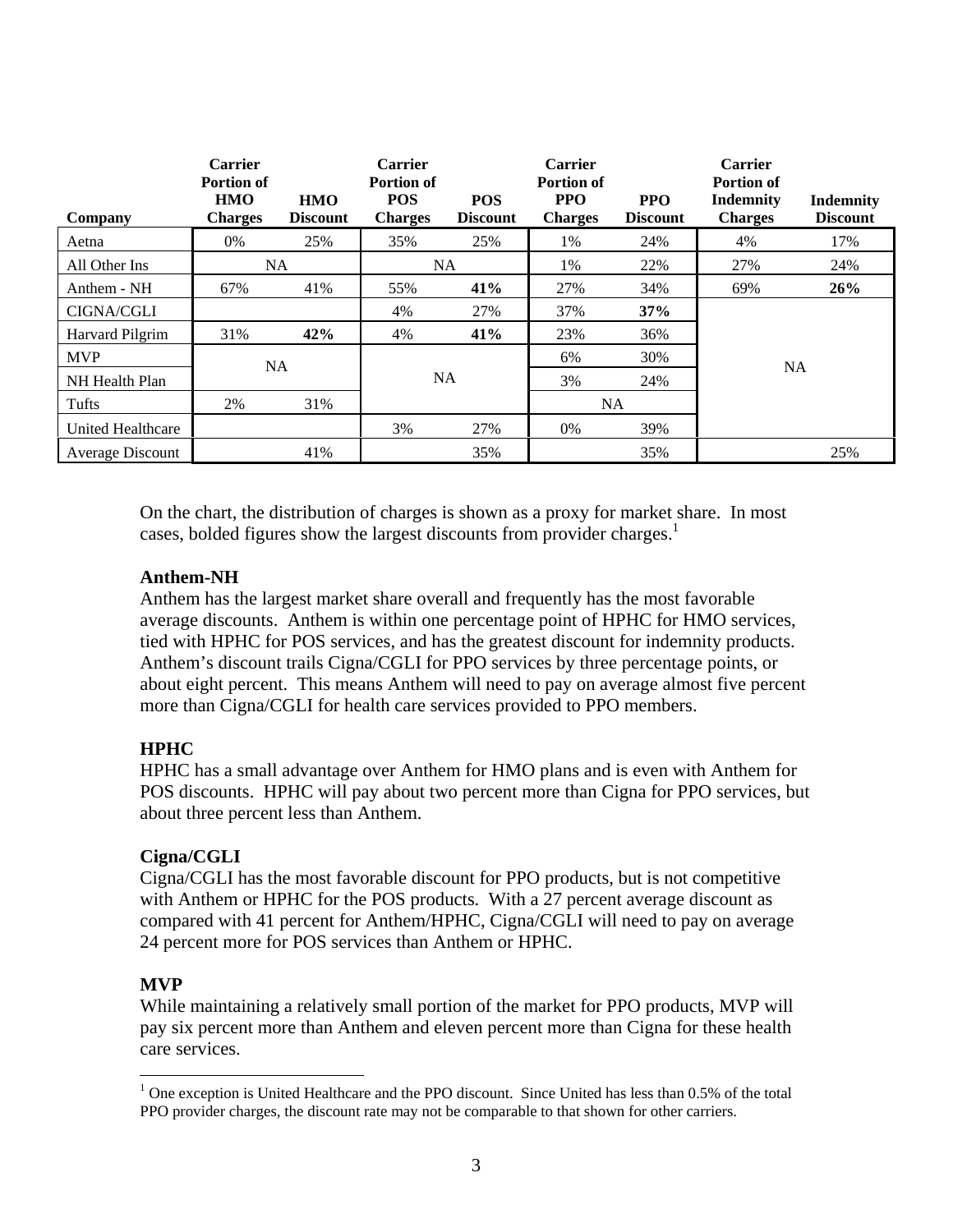#### **Aetna**

Aetna has similar provider reimbursement rates regardless of the product line (HMO, POS, PPO, or indemnity products). Despite substantial medical claims in the POS market, Aetna does not have contracts that are competitive with HPHC or Anthem.

## **United Healthcare**

United Healthcare appears to have the deepest discounts of all the major carriers in the PPO market. This may be due to favorable contracts with just a few select providers and an uneven distribution of members across the state. United Healthcare incurred almost \$3 million in charges for PPO, but this may not be enough to accurately compare the discount to other carriers. If the rate represents what United has been able to obtain from providers across the state, then United should be well positioned to expand their membership base. United's average discount is not competitive with Anthem or HPHC for POS products, and is similar to that of Cigna/CGLI and Aetna.

# **Comparisons to the 2010 NHID Study**

The HPHC and Anthem discounts are very similar for HMO products. The earlier analysis showed that with a ten percent difference in the POS discount rate, HPHC was not competitive with Anthem. In the current analysis, HPHC has matched Anthem's POS discount rate. Likewise, HPHC has reversed a competitive disadvantage with Anthem in the PPO market and now has a moderate advantage.

Cigna was formerly tied with Anthem as the class leader for PPO products, and has since improved upon its position relative to Anthem.

MVP's standing relative to the major competitors in the PPO market is now weaker.

In the prior study, Aetna was included under the "all other" insurance category. Now shown separately, both Aetna and the "all other" insurance company category offer discounts for indemnity products that are closer to the Anthem discount, with the "all other" insurance discount fairly close to Anthem's rate.

# **In Depth Findings**

# **Comparing Aggregate Charges and Payments**

Using the New Hampshire Comprehensive Health Care Information System (NHCHIS), the NHID compared provider discounts for all medical care services (exclusive of prescription drug benefit costs) and determined the overall aggregate discount by carrier during the calendar year of 2011.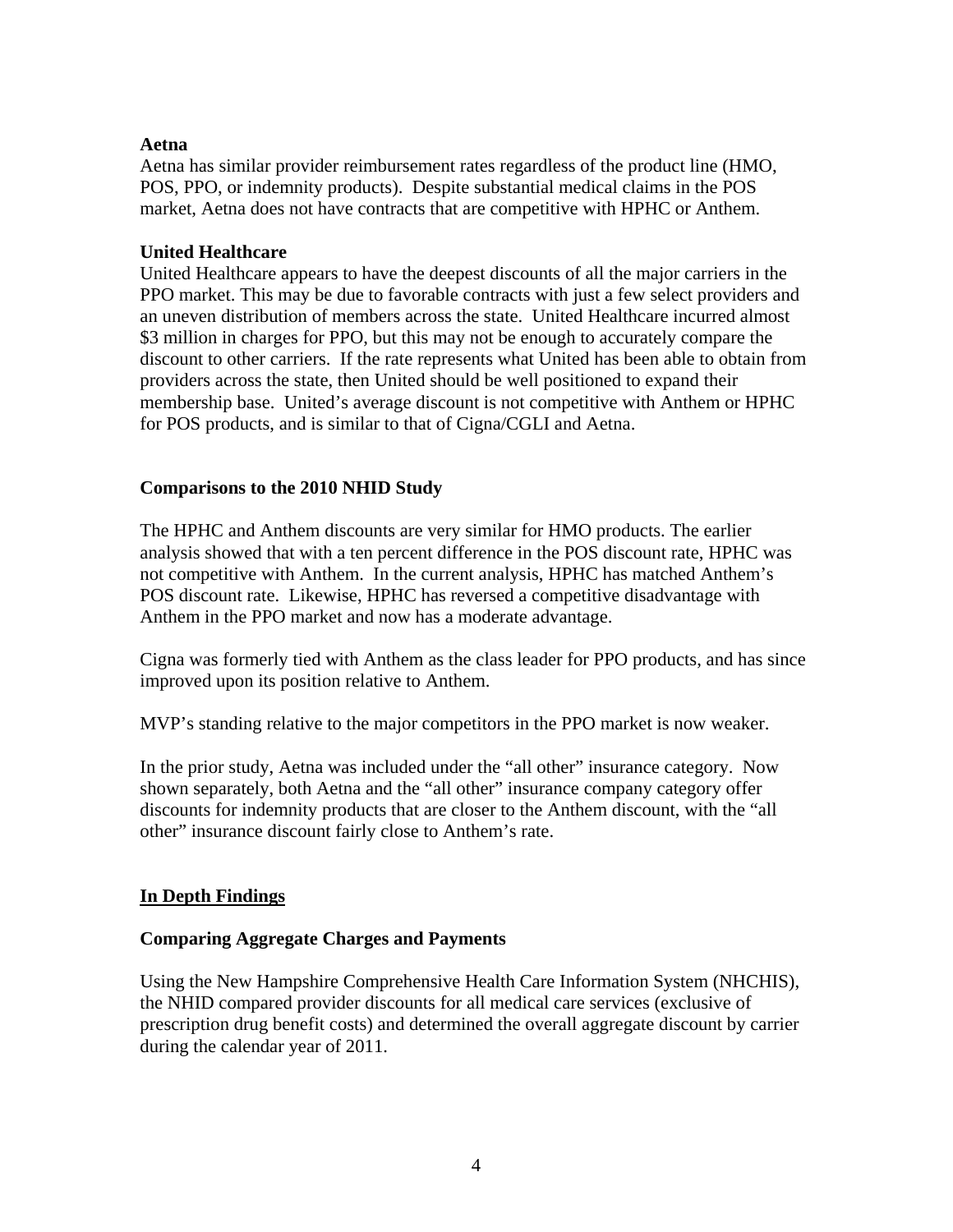These discount rates are calculated by summing total charges and total payments (including member liability) and reflect the overall weighted average. Calculating discounts this way best represents the net financial impact to carriers. The rates may be influenced by relatively few contracts with large provider organizations, or contracts with deep discounts for very expensive services. For these reasons, the methodology does not necessarily reflect the most common contract rates. The data are stratified by product line, as reimbursement rates often vary by product line.

There are substantial differences in reimbursement rates by provider type, specifically between hospital and non-hospital providers.

| Company                  | <b>HMO Discount</b> | <b>POS Discount</b> | <b>PPO Discount</b> | <b>Indemnity</b><br><b>Discount</b> |
|--------------------------|---------------------|---------------------|---------------------|-------------------------------------|
| Aetna                    | 10%                 | 13%                 | 10%                 | 19%                                 |
| All Other Insurance      | NA                  | NA                  | 16%                 | 16%                                 |
| Anthem - NH              | 39%                 | 39%                 | 28%                 | 14%                                 |
| <b>CIGNA</b>             | NA                  | 16%                 | 34%                 |                                     |
| Harvard Pilgrim HC       | 41%                 | 38%                 | 33%                 |                                     |
| <b>MVP</b>               | <b>NA</b>           |                     | 24%                 | <b>NA</b>                           |
| NH Health Plan           |                     | <b>NA</b>           | 23%                 |                                     |
| Tufts Insurance Co       | 26%                 |                     | <b>NA</b>           |                                     |
| <b>United Healthcare</b> | NA                  | 20%                 | 25%                 |                                     |
| <b>Average Discount</b>  | 40%                 | 29%                 | 31%                 | 14%                                 |

#### **Hospital only average discounts**:

#### **Non-hospital provider discounts**:

| Company                  | <b>HMO Discount</b> | <b>POS Discount</b> | <b>PPO Discount</b> | Indemnity<br><b>Discount</b> |
|--------------------------|---------------------|---------------------|---------------------|------------------------------|
| Aetna                    | 44%                 | 40%                 | 37%                 | 14%                          |
| All Other Insurance      | NA                  | NA                  | 32%                 | 36%                          |
| Anthem - NH              | 43%                 | 44%                 | 42%                 | 41%                          |
| <b>CIGNA</b>             | <b>NA</b>           | 42%                 | 42%                 |                              |
| Harvard Pilgrim          | 43%                 | 46%                 | 39%                 |                              |
| <b>MVP</b>               | <b>NA</b>           |                     | 38%                 |                              |
| NH Health Plan           |                     | <b>NA</b>           | 29%                 | NA                           |
| Tufts Insurance Co       | 36%                 |                     | <b>NA</b>           |                              |
| <b>United Healthcare</b> | NA                  | 38%                 | 46%                 |                              |
| <b>Average Discount</b>  | 43%                 | 42%                 | 41%                 | 39%                          |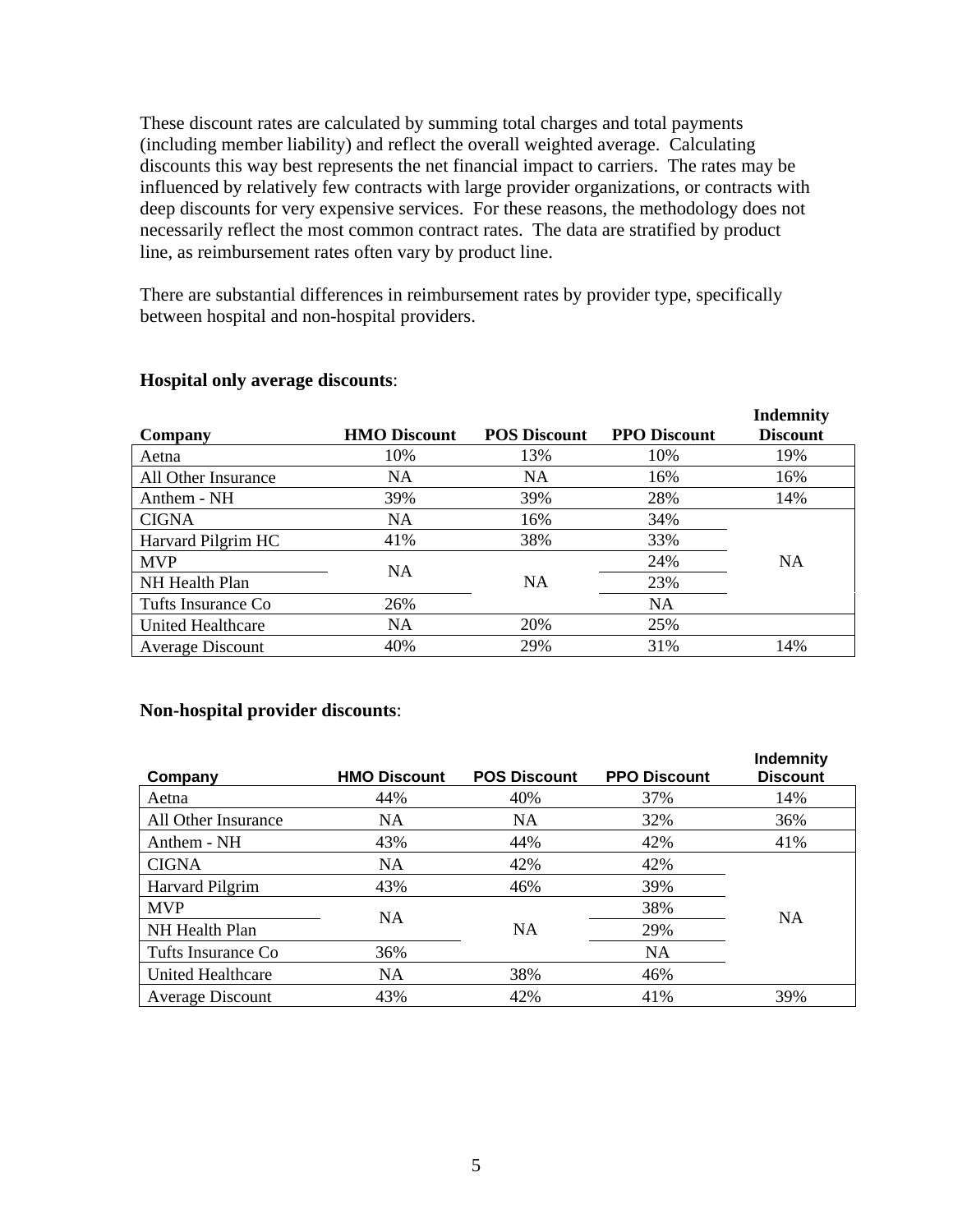#### **Key Observations**:

- Carriers tend to obtain deeper discounts from non-hospital providers than from hospitals.
- The smallest carriers are least competitive with the major carriers with discounts for hospital services, but in many cases have obtained competitive rates with nonhospital providers.
- The range between the average discounts by carrier and product type is widest for hospital payments, and comparatively narrow among non-hospital providers.

Separating non-hospital provider specialties shows inconsistencies among carriers that are not evident when provider specialties are combined. Below are the top professional specialties (based on total spend) and the corresponding discounts:

| Company                | <b>HMO</b><br><b>Discount</b> | <b>POS Discount</b> | <b>PPO Discount</b> | <b>Indemnity</b><br><b>Discount</b> |
|------------------------|-------------------------------|---------------------|---------------------|-------------------------------------|
| Aetna                  | 30%                           | 27%                 | 30%                 | 18%                                 |
| All Other Insurance    | NA                            | NA                  | 28%                 | 29%                                 |
| Anthem - NH            | 27%                           | 26%                 | 26%                 | 32%                                 |
| <b>CIGNA</b>           | NA.                           | 33%                 | 31%                 |                                     |
| <b>Harvard Pilgrim</b> | 26%                           | 26%                 | 23%                 |                                     |
| <b>MVP</b>             | <b>NA</b>                     |                     | 23%                 | <b>NA</b>                           |
| NH Health Plan         |                               | <b>NA</b>           | 29%                 |                                     |
| Tufts Insurance Co     | 19%                           |                     | <b>NA</b>           |                                     |
| United Healthcare      | NA.                           | 26%                 | 25%                 |                                     |
| Average Discount       | 26%                           | 27%                 | 27%                 | 30%                                 |

#### **Family/General Practice**

#### **General Internal Medicine**

|                          | <b>HMO</b><br><b>Discount</b> | <b>POS Discount</b> | <b>PPO Discount</b> | <b>Indemnity</b><br><b>Discount</b> |
|--------------------------|-------------------------------|---------------------|---------------------|-------------------------------------|
| Company                  |                               |                     |                     |                                     |
| Aetna                    | 41%                           | 34%                 | 34%                 | 3%                                  |
| All Other Insurance      | <b>NA</b>                     | NA                  | 30%                 | 29%                                 |
| Anthem - NH              | 37%                           | 36%                 | 37%                 | 38%                                 |
| <b>CIGNA</b>             | NA                            | 42%                 | 39%                 |                                     |
| <b>Harvard Pilgrim</b>   | 37%                           | 33%                 | 33%                 |                                     |
| <b>MVP</b>               | <b>NA</b>                     |                     | 35%                 | <b>NA</b>                           |
| NH Health Plan           |                               | <b>NA</b>           | 26%                 |                                     |
| Tufts Insurance Co       | 30%                           |                     | <b>NA</b>           |                                     |
| <b>United Healthcare</b> | NA                            | 32%                 | 31%                 |                                     |
| <b>Average Discount</b>  | 37%                           | 35%                 | 36%                 | 35%                                 |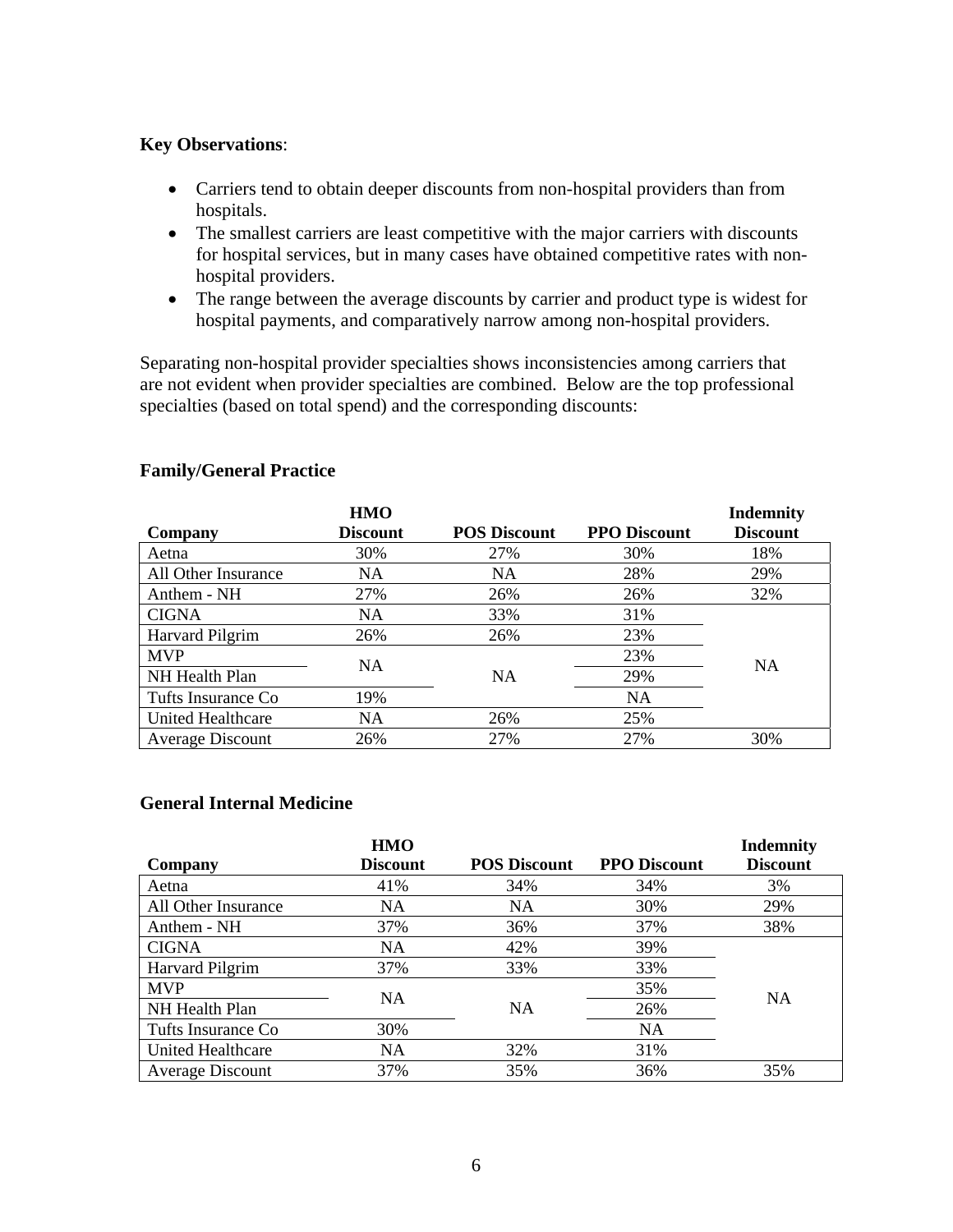# **Orthopedic Surgery**

|                         | <b>HMO</b>      | <b>POS</b>      |                     | <b>Indemnity</b> |
|-------------------------|-----------------|-----------------|---------------------|------------------|
| Company                 | <b>Discount</b> | <b>Discount</b> | <b>PPO Discount</b> | <b>Discount</b>  |
| Aetna                   | 69%             | 62%             | 54%                 | 18%              |
| All Other Insurance     | NA              | NA              | 49%                 | 53%              |
| Anthem - NH             | 62%             | 63%             | 61%                 | 60%              |
| <b>CIGNA</b>            | <b>NA</b>       | 60%             | 61%                 |                  |
| Harvard Pilgrim HC      | 64%             | 68%             | 61%                 |                  |
| <b>MVP</b>              | <b>NA</b>       |                 | 55%                 |                  |
| NH Health Plan          |                 | <b>NA</b>       | 38%                 | <b>NA</b>        |
| Tufts Insurance Co      | 59%             |                 | NA                  |                  |
| United Healthcare       | NA              | 58%             | 66%                 |                  |
| <b>Average Discount</b> | 63%             | 63%             | 59%                 | 58%              |

# **Radiology**

| Company                 | <b>HMO Discount</b> | <b>POS Discount</b> | <b>PPO Discount</b> | <b>Indemnity</b><br><b>Discount</b> |
|-------------------------|---------------------|---------------------|---------------------|-------------------------------------|
| Aetna                   | 45%                 | 41%                 | 39%                 | 14%                                 |
| All Other Insurance     | NA                  | <b>NA</b>           | 22%                 | 34%                                 |
| Anthem - NH             | 49%                 | 51%                 | 53%                 | 42%                                 |
| <b>CIGNA</b>            | NA                  | 51%                 | 50%                 |                                     |
| Harvard Pilgrim HC      | 47%                 | 46%                 | 44%                 |                                     |
| <b>MVP</b>              | NA.                 |                     | 37%                 | <b>NA</b>                           |
| NH Health Plan          |                     | <b>NA</b>           | 16%                 |                                     |
| Tufts Insurance Co      | 46%                 |                     | <b>NA</b>           |                                     |
| United Healthcare       | NA                  | 31%                 | 26%                 |                                     |
| <b>Average Discount</b> | 48%                 | 46%                 | 47%                 | 39%                                 |

# **Obstetric/Gynecology**

| Company                  | <b>HMO Discount</b> | <b>POS Discount</b> | <b>PPO Discount</b> | <b>Indemnity</b><br><b>Discount</b> |
|--------------------------|---------------------|---------------------|---------------------|-------------------------------------|
| Aetna                    | 40%                 | 32%                 | 28%                 | 5%                                  |
| All Other Insurance      | NA.                 | NA                  | 33%                 | 32%                                 |
| Anthem - NH              | 37%                 | 38%                 | 39%                 | 33%                                 |
| <b>CIGNA</b>             | NA                  | 39%                 | 37%                 |                                     |
| Harvard Pilgrim          | 37%                 | 37%                 | 34%                 |                                     |
| <b>MVP</b>               |                     |                     | 34%                 | <b>NA</b>                           |
| NH Health Plan           | <b>NA</b>           | NA                  | 29%                 |                                     |
| Tufts Insurance Co       | 35%                 |                     | NA                  |                                     |
| <b>United Healthcare</b> | NA                  | 32%                 | 35%                 |                                     |
| <b>Average Discount</b>  | 37%                 | 35%                 | 36%                 | 32%                                 |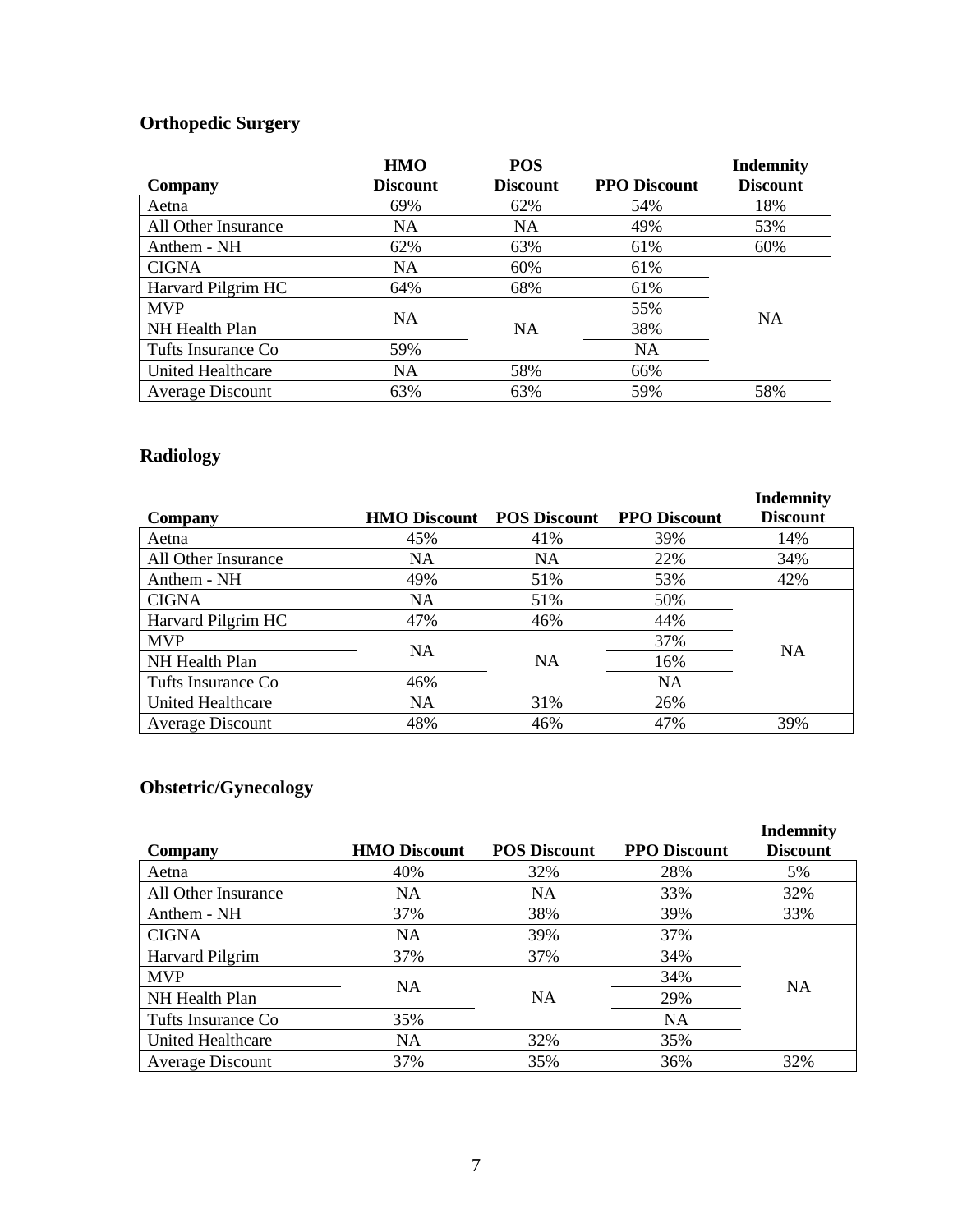#### **Anesthesiology/Pain Management**

| Company                  | <b>HMO Discount</b> | <b>POS Discount</b> | <b>PPO Discount</b> | <b>Indemnity</b><br><b>Discount</b> |
|--------------------------|---------------------|---------------------|---------------------|-------------------------------------|
| Aetna                    | 41%                 | 40%                 | 39%                 | 4%                                  |
| All Other Insurance      | NA                  | NA                  | 26%                 | 37%                                 |
| Anthem - NH              | 42%                 | 44%                 | 44%                 | 43%                                 |
| <b>CIGNA</b>             | NA                  | 35%                 | 36%                 |                                     |
| Harvard Pilgrim HC       | 45%                 | 44%                 | 43%                 |                                     |
| <b>MVP</b>               |                     |                     | 32%                 |                                     |
| NH Health Plan           | <b>NA</b>           | <b>NA</b>           | 20%                 | <b>NA</b>                           |
| Tufts Insurance Co       | 36%                 |                     | NA                  |                                     |
| <b>United Healthcare</b> | NA                  | 38%                 | 33%                 |                                     |
| Average Discount         | 43%                 | 42%                 | 39%                 | 40%                                 |

#### **Key Observations**:

 Average discount varies greatly among specialties. Among those shown above, discounts are smallest within the Family/General Practice specialty, and largest in the Orthopedic Surgery specialty.

#### **Limitations of Aggregation**

The discounts reported above are important because they provide information about how contract rates influence overall payments to providers. However, aggregating data to calculate an overall discount does not adequately reveal how individual contract rates differ. A small number of contracts - with the hospitals that receive most of the health care dollars - will greatly influence the overall discounts reported above.

#### **Simple Averaging and Statistical Differences**

The next section uses the calculated discount rate for provider charges and payments for a particular day, and tracks them as a single observation. This reduces the impact of a relatively few expensive cases, but does not go down to the level of detail that exists on a per claim basis. This is because on a particular day, multiple claims may exist for lab and radiology services, and summarizing these claims will reduce the overly specific effect of multiple small claims in a day with different discounts. By tracking in this manner, we can measure what the average discount rate is, weighting encounters equally. This allows for a more precise measurement of the differences among carriers. Information is displayed separately for HMO, POS, PPO, and Indemnity. Averages are reported, as well as upper and lower confidence intervals (at the .05 level). If there is no overlap between the confidence interval (CI) of different carriers, there is a statistical difference between the two being compared. When there is not a statistical difference, variation between rates may be due to chance alone.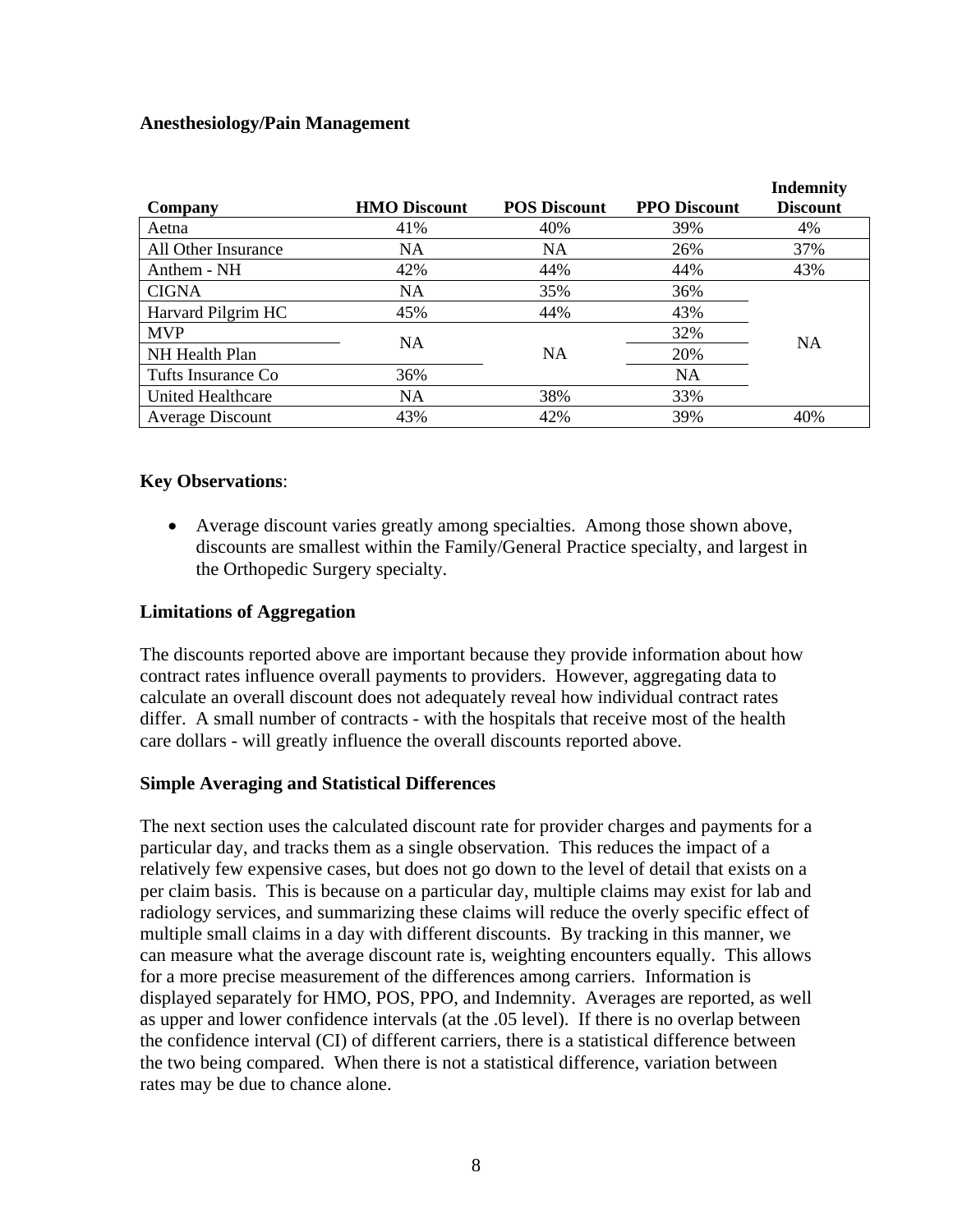The discount results differ between methodologies, highlighting the fact that the distribution of the most aggressive discounts is not consistent across provider types, or between carriers and product types.

# **HMO – All Providers Included**

|                    |                     | Average         |                 |                 |
|--------------------|---------------------|-----------------|-----------------|-----------------|
| Company            | <b>Observations</b> | <b>Discount</b> | <b>Lower CI</b> | <b>Upper CI</b> |
| Aetna              | 2.582               | 31.0%           | 30.2%           | 31.8%           |
| Anthem - NH        | 1,151,625           | 33.1%           | 33.1%           | 33.1%           |
| Harvard Pilgrim HC | 592,126             | 32.0%           | 31.9%           | 32.0%           |
| Tufts Insurance Co | 34,968              | 26.7%           | 26.5%           | 26.9%           |

# **HMO – Hospitals Only**

|                    |                     | Average         |                 |                 |
|--------------------|---------------------|-----------------|-----------------|-----------------|
| Company            | <b>Observations</b> | <b>Discount</b> | <b>Lower CI</b> | <b>Upper CI</b> |
| Aetna              | 549                 | 19.9%           | 18.8%           | 21.0%           |
| Anthem - NH        | 222,249             | 38.1%           | 38.0%           | 38.2%           |
| Harvard Pilgrim HC | 111.163             | 39.5%           | 39.4%           | 39.6%           |
| Tufts Insurance Co | 6.053               | 29.7%           | 29.4%           | 30.1%           |

# **HMO – No Hospitals**

|                    |                     | Average         |                 |          |
|--------------------|---------------------|-----------------|-----------------|----------|
| Company            | <b>Observations</b> | <b>Discount</b> | <b>Lower CI</b> | Upper CI |
| Aetna              | 2,033               | 34.0%           | 33.1%           | 35.0%    |
| Anthem - NH        | 929,376             | 31.9%           | 31.9%           | 31.9%    |
| Harvard Pilgrim HC | 480.963             | 30.2%           | 30.2%           | 30.3%    |
| Tufts Insurance Co | 28,915              | 26.1%           | 25.9%           | 26.3%    |

# **POS – All Providers**

|                    |                     | Average         |                 |                 |
|--------------------|---------------------|-----------------|-----------------|-----------------|
| Company            | <b>Observations</b> | <b>Discount</b> | <b>Lower CI</b> | <b>Upper CI</b> |
| Aetna              | 250,464             | 29.6%           | 29.5%           | 29.7%           |
| Anthem - NH        | 372,449             | 32.9%           | 32.9%           | 33.0%           |
| <b>CIGNA</b>       | 27,159              | 33.5%           | 33.2%           | 33.7%           |
| Harvard Pilgrim HC | 27,614              | 31.3%           | 31.1%           | 31.6%           |
| United Healthcare  | 19,245              | 27.5%           | 27.2%           | 27.8%           |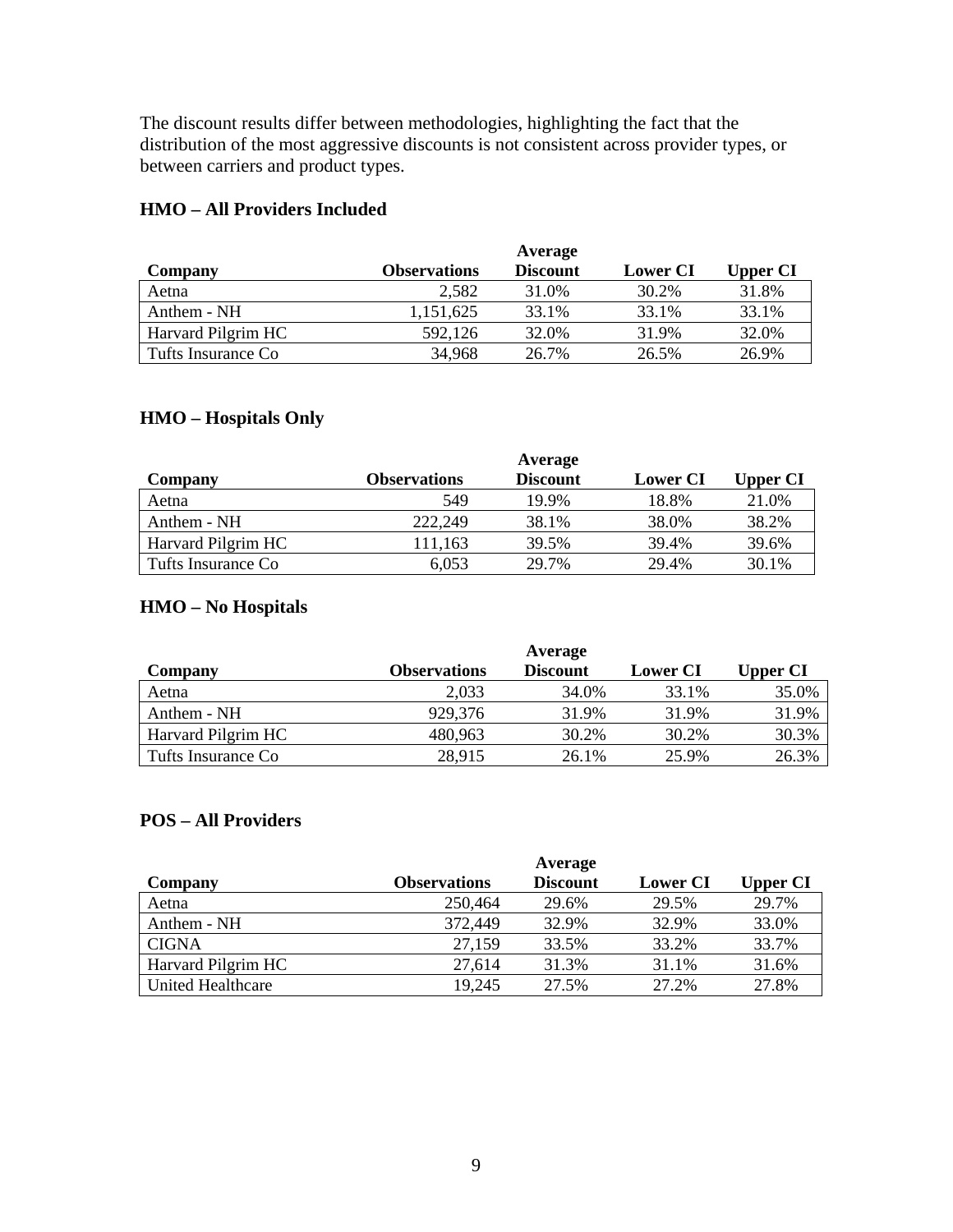# **POS – Hospitals Only**

|                    |                     | Average         |                 |                 |
|--------------------|---------------------|-----------------|-----------------|-----------------|
| Company            | <b>Observations</b> | <b>Discount</b> | <b>Lower CI</b> | <b>Upper CI</b> |
| Aetna              | 46,356              | 22%             | 22%             | 22%             |
| Anthem - NH        | 69,629              | 38%             | 38%             | 38%             |
| <b>CIGNA</b>       | 7,150               | 36%             | 35%             | 36%             |
| Harvard Pilgrim HC | 5,137               | 33%             | 32%             | 33%             |
| United Healthcare  | 4,209               | 20%             | 20%             | 21%             |

# **POS – No Hospitals**

|                    |                     | Average         |                 |          |
|--------------------|---------------------|-----------------|-----------------|----------|
| Company            | <b>Observations</b> | <b>Discount</b> | <b>Lower CI</b> | Upper CI |
| Aetna              | 204,108             | 31.4%           | 31.3%           | 31.5%    |
| Anthem - NH        | 302,820             | 31.7%           | 31.7%           | 31.8%    |
| <b>CIGNA</b>       | 20,009              | 32.7%           | 32.4%           | 33.0%    |
| Harvard Pilgrim HC | 22,477              | 31.0%           | 30.7%           | 31.2%    |
| United Healthcare  | 15,036              | 29.4%           | 29.1%           | 29.8%    |

# **PPO – All Providers**

|                          |                     | Average         |                 |                 |
|--------------------------|---------------------|-----------------|-----------------|-----------------|
| Company                  | <b>Observations</b> | <b>Discount</b> | <b>Lower CI</b> | <b>Upper CI</b> |
| Aetna                    | 28,829              | 31.9%           | 31.6%           | 32.1%           |
| All Other Insurance      | 20,608              | 24.7%           | 24.4%           | 24.9%           |
| Anthem - NH              | 398,216             | 30.7%           | 30.6%           | 30.7%           |
| <b>CIGNA</b>             | 558,207             | 33.6%           | 33.5%           | 33.6%           |
| Harvard Pilgrim HC       | 328,844             | 29.9%           | 29.8%           | 30.0%           |
| <b>MVP</b>               | 95,865              | 25.7%           | 25.6%           | 25.9%           |
| NH Health Plan           | 19,028              | 24.4%           | 24.2%           | 24.6%           |
| <b>United Healthcare</b> | 6,266               | 32.1%           | 31.6%           | 32.5%           |

# **PPO – Hospitals Only**

|                          |                     | Average  |                 |                 |
|--------------------------|---------------------|----------|-----------------|-----------------|
| Company                  | <b>Observations</b> | Discount | <b>Lower CI</b> | <b>Upper CI</b> |
| Aetna                    | 3,430               | 18.9%    | 18.4%           | 19.4%           |
| All Other Insurance      | 4,571               | 14.8%    | 14.4%           | 15.1%           |
| Anthem - NH              | 83,123              | 29.3%    | 29.2%           | 29.5%           |
| <b>CIGNA</b>             | 151,615             | 35.5%    | 35.4%           | 35.6%           |
| Harvard Pilgrim HC       | 64,868              | 31.1%    | 31.0%           | 31.2%           |
| <b>MVP</b>               | 20,623              | 23.2%    | 23.0%           | 23.3%           |
| NH Health Plan           | 4,686               | 21.1%    | 20.8%           | 21.3%           |
| <b>United Healthcare</b> | 460                 | 22.2%    | 20.8%           | 23.6%           |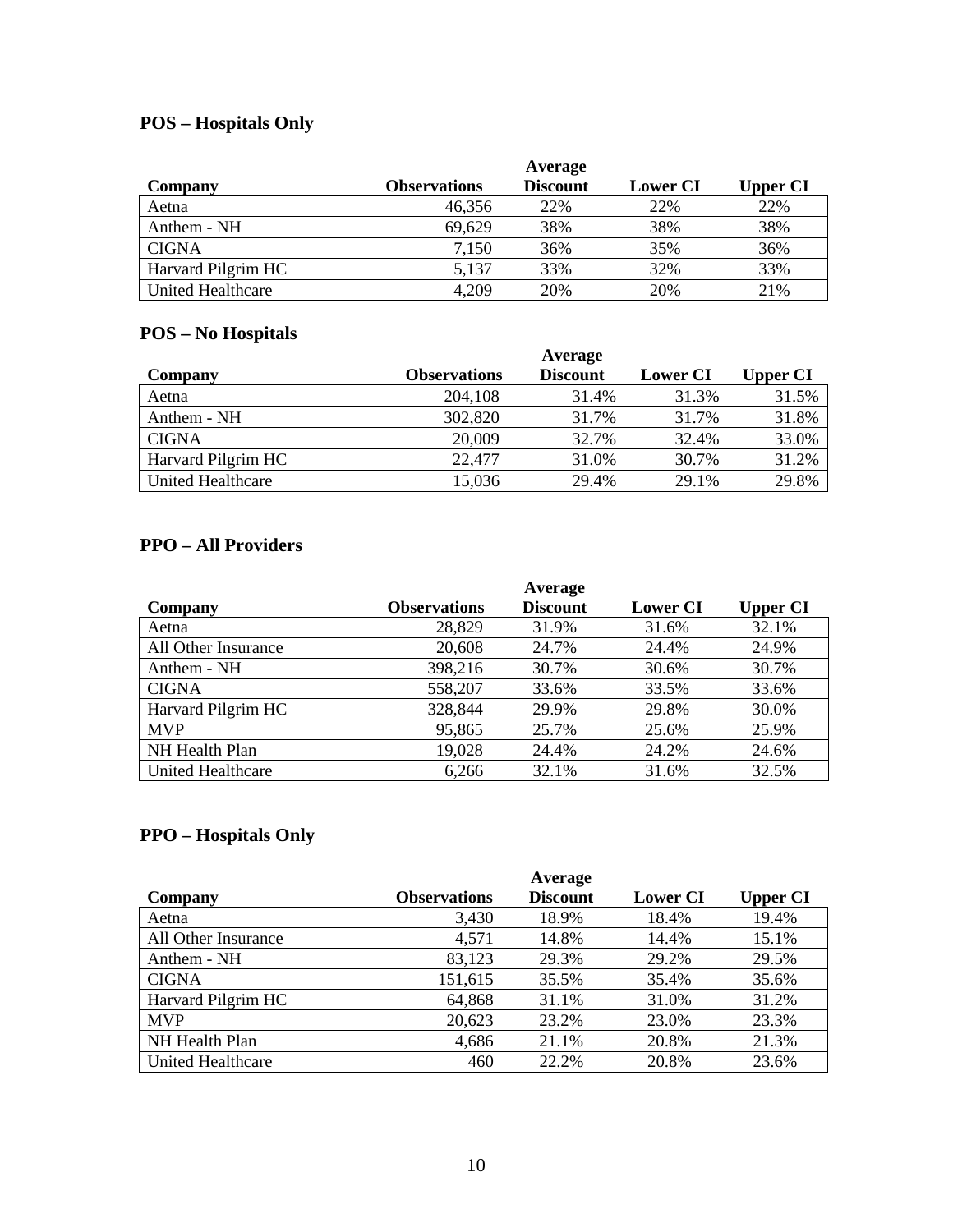## **PPO – No Hospitals**

|                          |                     | Average         |                 |                 |
|--------------------------|---------------------|-----------------|-----------------|-----------------|
| Company                  | <b>Observations</b> | <b>Discount</b> | <b>Lower CI</b> | <b>Upper CI</b> |
| Aetna                    | 25,399              | 33.6%           | 33.4%           | 33.9%           |
| All Other Insurance      | 16,037              | 27.5%           | 27.2%           | 27.8%           |
| Anthem - NH              | 315,093             | 31.0%           | 30.9%           | 31.1%           |
| <b>CIGNA</b>             | 406,592             | 32.9%           | 32.8%           | 32.9%           |
| Harvard Pilgrim HC       | 263,976             | 29.6%           | 29.6%           | 29.7%           |
| <b>MVP</b>               | 75,242              | 26.4%           | 26.3%           | 26.6%           |
| NH Health Plan           | 14,342              | 25.5%           | 25.2%           | 25.7%           |
| <b>United Healthcare</b> | 5,806               | 32.9%           | 32.4%           | 33.3%           |

#### **Indemnity – All Providers**

|                     |                     | Average         |                 |          |
|---------------------|---------------------|-----------------|-----------------|----------|
| Company             | <b>Observations</b> | <b>Discount</b> | <b>Lower CI</b> | Upper CI |
| Aetna               | 1.474               | 8.5%            | 7.6%            | 9.3%     |
| All Other Insurance | 13.186              | 26.9%           | 26.5%           | 27.2%    |
| Anthem - NH         | 36,789              | 29.2%           | 29.0%           | 29.4%    |

#### **Indemnity – Hospitals Only**

|                     |              | Average         |                 |          |
|---------------------|--------------|-----------------|-----------------|----------|
| Company             | Observations | <b>Discount</b> | <b>Lower CI</b> | Upper CI |
| Aetna               | 248          | 13.3%           | 11.7%           | 14.9%    |
| All Other Insurance | 2.767        | 16.8%           | 16.3%           | 17.4%    |
| Anthem - NH         | 6.716        | 15.3%           | 15.0%           | 15.5%    |

#### **Indemnity – No Hospitals**

|                     |                     | Average         |                 |          |
|---------------------|---------------------|-----------------|-----------------|----------|
| Company             | <b>Observations</b> | <b>Discount</b> | <b>Lower CI</b> | Upper CI |
| Aetna               | .226                | 7.5%            | $6.6\%$         | 8.4%     |
| All Other Insurance | 10.419              | 29.5%           | 29.1%           | 30.0%    |
| Anthem - NH         | 30,073              | 32.3%           | 32.1%           | 32.5%    |

#### **Discussion**

One way insurance carriers compete with each other is through the reimbursement contracts they have with health care providers. All other things being equal, the less a carrier pays for health care, the more it can retain for administrative surplus or for reducing future premium increases.

Health insurance carriers use many tools to control health care costs, including utilization and disease management programs, benefit designs with targeted cost sharing, health cost transparency tools, and alternative reimbursement methodologies that are intended to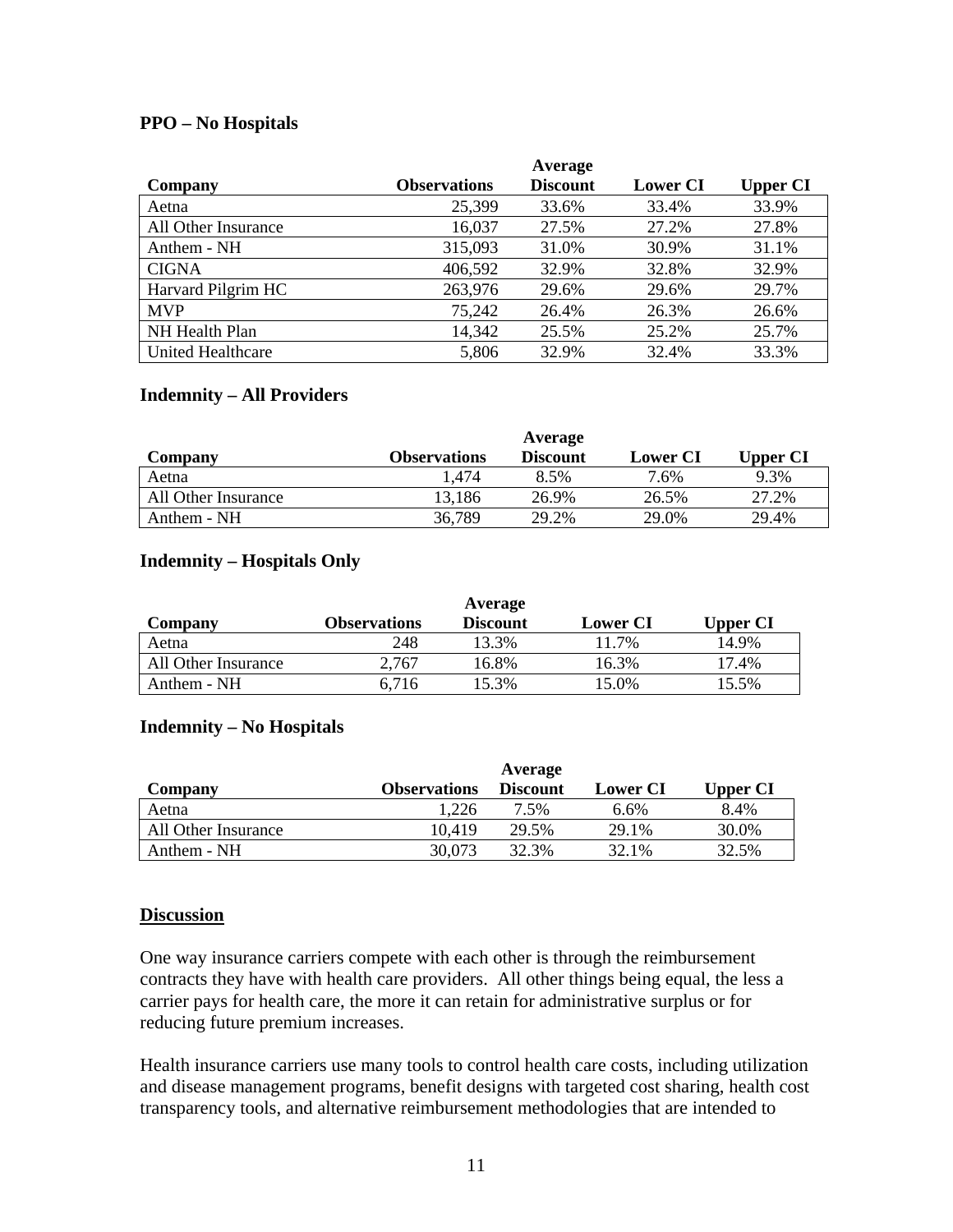create provider incentives for more cost efficient care. Each of these mechanisms may reduce costs to some degree, but contract rates that determine provider payments are comparatively simple to measure.

For example, if two carriers have a similar book of business, the same premiums, and a ninety percent loss ratio, but one carrier obtains an average discount of 31 percent while its competitor obtains a 34 percent discount, the administrative cost portion of the premium would need to be forty percent less for the first carrier to break even.

The Insurance Department's mission is to promote and protect the public good by ensuring the existence of a competitive insurance market. Evidence of substantial differences among carrier contracts raises the question of whether the market is competitive.

# **Provider Discounts**

For an insurance carrier, a provider discount is the difference between the charge rate for health care services and the contractually determined reimbursement rate. Because it determines the amount that will be paid for the service, the discount from charges is important to the health care provider, the carrier and the patient. The patient's cost sharing liability will be based on the discounted rate. Even when the terms of a reimbursement contract are not based on the charge rate, an equivalent discount from charges can be calculated for the purposes of comparison and analysis.

Contractually agreed-upon reimbursement rates are based on a number of factors, and a discussion of the broader issues related to contract rates is beyond the scope of this analysis. Historically, the lowest payment rates were associated with HMO products and the highest with indemnity products. This difference results from the theory that patients enrolled in the most restrictive plan design can be directed to specific providers based on the preference of the insurance carrier. To avoid losing patients to a competitor, health care providers agree to lower payment levels for HMO members. From a practical standpoint, provider networks in New Hampshire are similar across carriers, and there is limited evidence that carriers have been highly successful in steering patients to specific providers.

There are substantial differences among carriers in the reimbursement rates paid to healthcare providers. Reviewing the data using multiple methods allows for the identification of differences in contracting outcomes that have a dramatic impact on carrier competitiveness. Whether a carrier will remain competitive is affected in part by other factors beyond reimbursement contracts, but small differences in payment rates for medical services can have a substantial impact on a carrier. In this analysis, aggregate discounts are used to determine market competitiveness, with the simple average methodology and further breakdowns of data providing additional insight.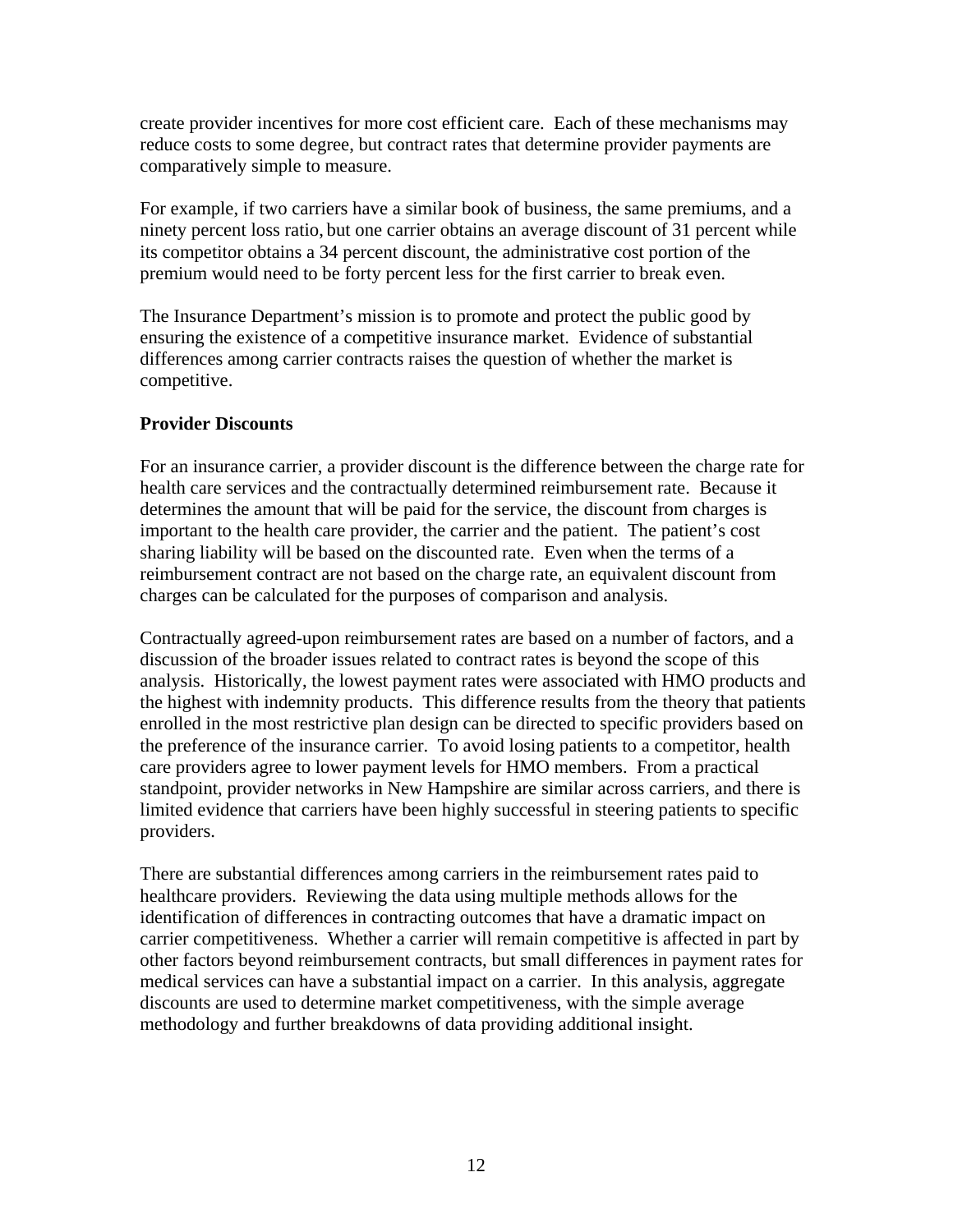# **Methodology and Limitations**

Data used for this analysis come from the NHCHIS using dates of service during calendar year 2011. Only New Hampshire providers are included, with members coming from New Hampshire or out of state. The distribution of carrier charges among product lines is shown in Appendix A.

Rates are provided only when the carrier had at least \$1.5 million in provider charges.

Discounts are calculated by: (charges-total payments)/charges. Differences in payment levels are calculated by converting the discount rate to a percent of charges and calculating the difference as a percent of the lower paying carrier.

For example, Carrier A's discount is equal to 33 percent and Carrier B's is 21 percent:

- 1. Carrier A:  $100\%$  of charges  $-33\%$  discount  $= 67\%$  of charges
- 2. Carrier B:  $100\%$  of charges  $-21\%$  discount  $= 79\%$  of charges
- 3.  $79 67 = 12$  percentage points
- 4.  $12/67 = 179$  or  $18\%$
- 5. Carrier B pays 18 percent more than Carrier A.

Connecticut General Life Insurance (CGLI) and Cigna are not treated as separate companies, and their data are combined under the name: CGLI/Cigna.

HPHC and Health Plans Inc. are combined under HPHC.

Anthem-NH and Matthew Thornton Health Plan are combined under Anthem.

Summarizing carrier discount rates is consistent with the purpose of this analysis, which is to determine if the discount rates show evidence of a competitive insurance market. However, health insurance is purchased locally, and summarizing charges and payments across the state will hide dramatic differences between a payer and any single organization. Hospital specific contract differences are likely to result in some carriers being unable to offer premiums to a specific employer at the same price as a competitor that has a more aggressive discount with the local hospital or delivery system. By analyzing the results at the state level, determinations can be made about a carrier's overall competitive position in the state, but not within communities. Unpublished NHID analyses have shown dramatic differences in payment rates among carriers and specific providers.

Self-funded accounts are included in these data with fully insured accounts, and the results include both types of accounts. In practice, there are likely to be differences between payment levels to some providers (particularly hospitals) for self-funded accounts, and typically the payment rate is higher for self-funded accounts. As a result, a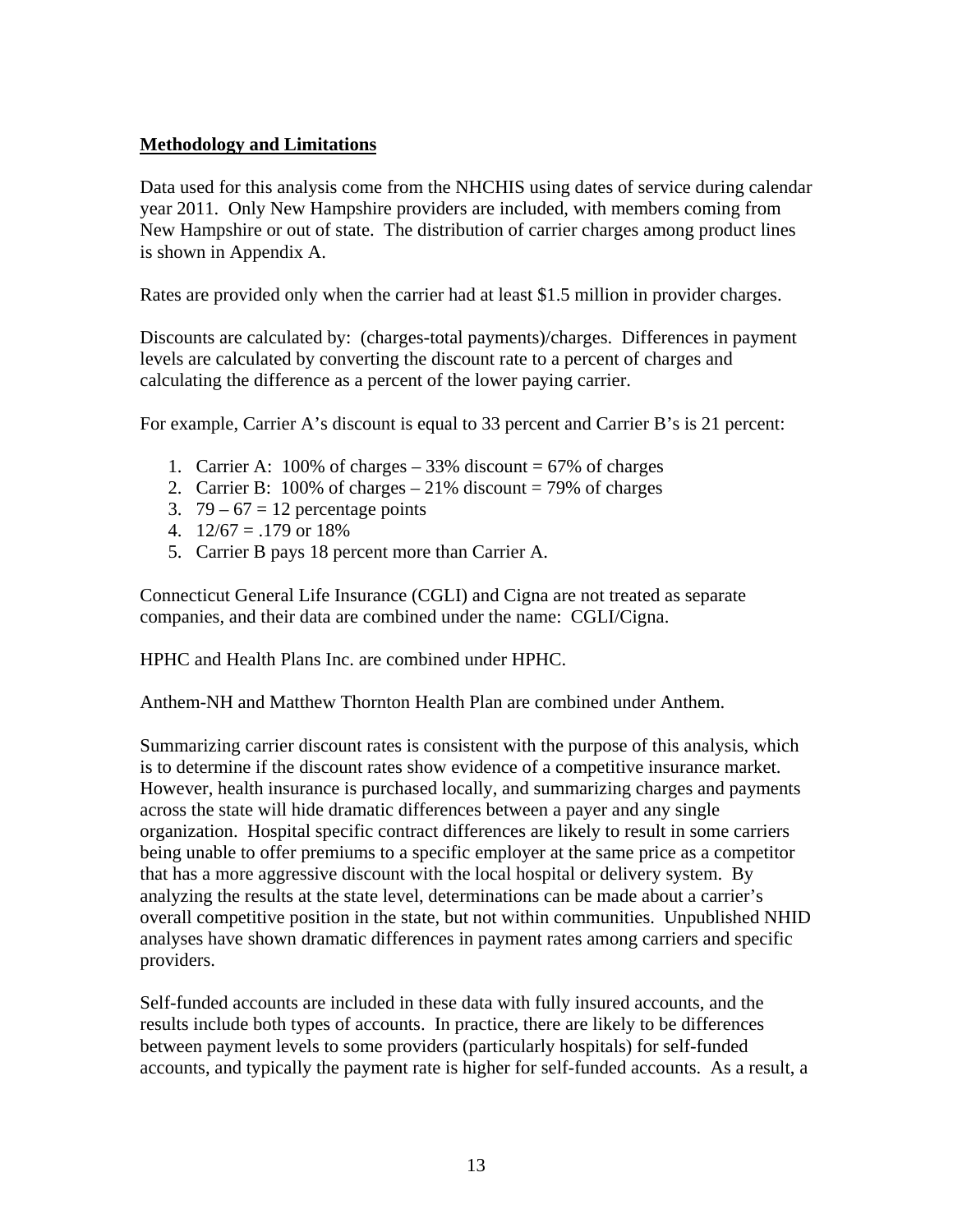carrier's underwritten reimbursement discount rate may be larger than reported, and the discount applied to self funded members may be smaller than reported.

The discounts for prescription benefit medication costs were not included in this analysis due to data limitations. This is a significant portion of the premium for most accounts, and the prescription drug payment differences may give some carriers a competitive advantage.

Differences in the health status and medical care needs of populations can have a substantial impact on medical costs, and may explain why some carriers can sell health insurance at competitive premium levels, despite uncompetitive reimbursement contracts.

A similar service mix and use of providers is assumed among carriers. Carriers have a different share of the market in different parts of the state and different member health care needs, and these differences may impact the average discounts calculated.

This analysis reflects the claims data during the 2011 calendar year. To the extent that payments were made incorrectly, or were inconsistent with the terms of the providercarrier contract, this analysis will not reflect contractual agreements. Patient liabilities, employer account charges (for self-funded accounts), and to some extent even premiums, will be based on the claims paid, regardless of carrier-provider contract terms.

The NHCHIS data used in this analysis does not include all commercial insurance payments made to New Hampshire providers for health care services. Patients obtaining health insurance out-of-state are not included.